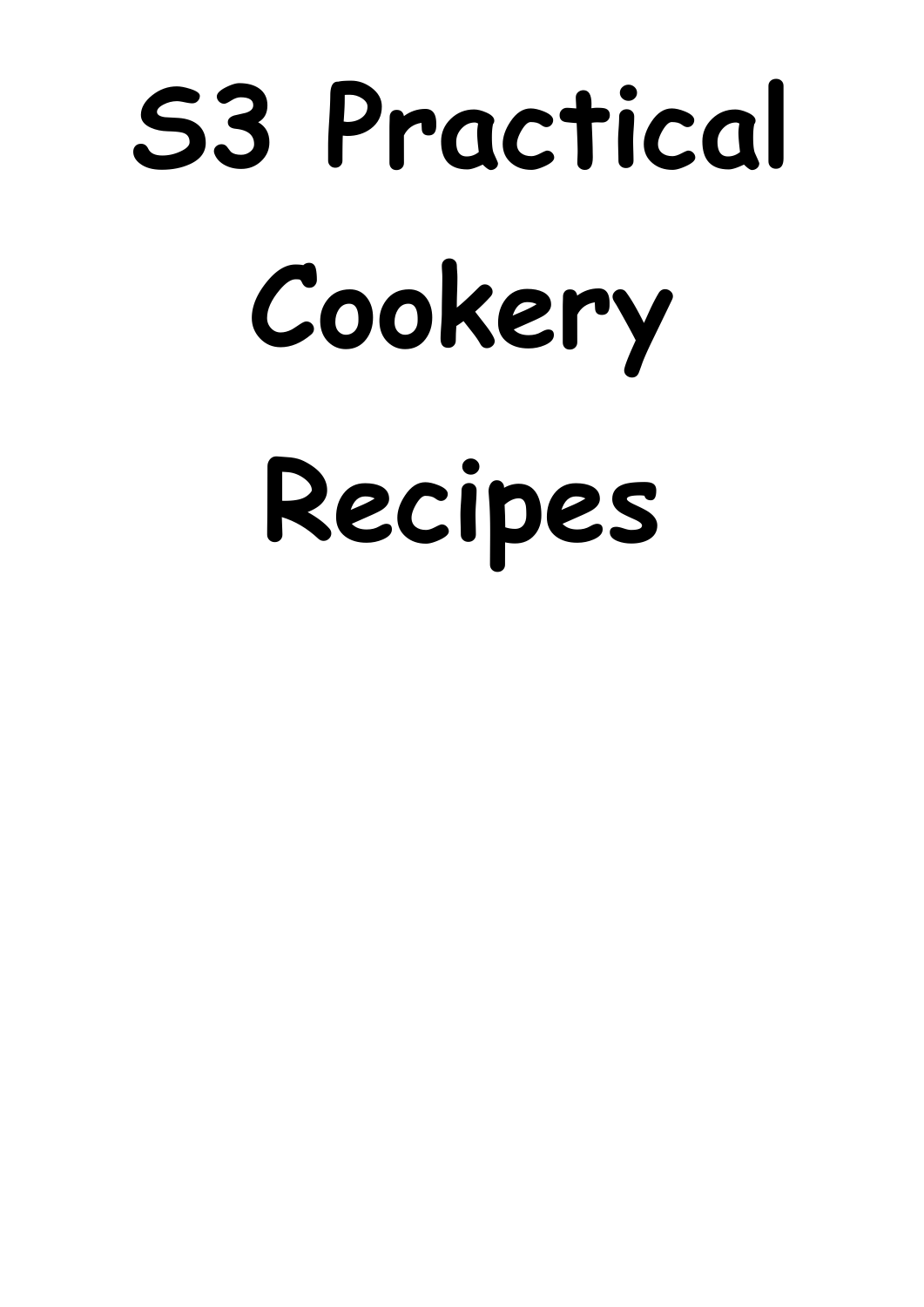### **Cream of Corn Soup**

#### **Ingredients**

1 rasher bacon  $rac{1}{2}$  small onion 1 large potato  $\frac{1}{2}$  stick celery 25g margarine 1 tsp chicken stock 300ml boiling water salt and pepper 75g canned sweetcorn  $1 \times 5$  ml spoon cornflour 125ml skimmed milk  $1 \times 5$ ml spoon chopped parsley

- 1. Collect ingredients. Peel potato.
- 2. Dice onion, thinly slice potato and celery, cut bacon into small pieces.
- 3. In a soup pan, melt margarine and fry bacon and onion until clear. Then add potatoes and celery.
- 4. Add stock and simmer with the lid on till potatoes and other vegetables are soft, approximately 20 minutes.
- 5. Add sweetcorn.
- 6. In a cup, blend cornflour with a little milk using a teaspoon and then add to the rest of the milk.
- 7. Add cornflour mixture to the soup pan and bring to the boil, stirring all the time.
- 8. Simmer for 5 minutes.
- 9. Puree or liquidise with a hand blender.
- 10. Serve garnished with parsley. Croutons may be served.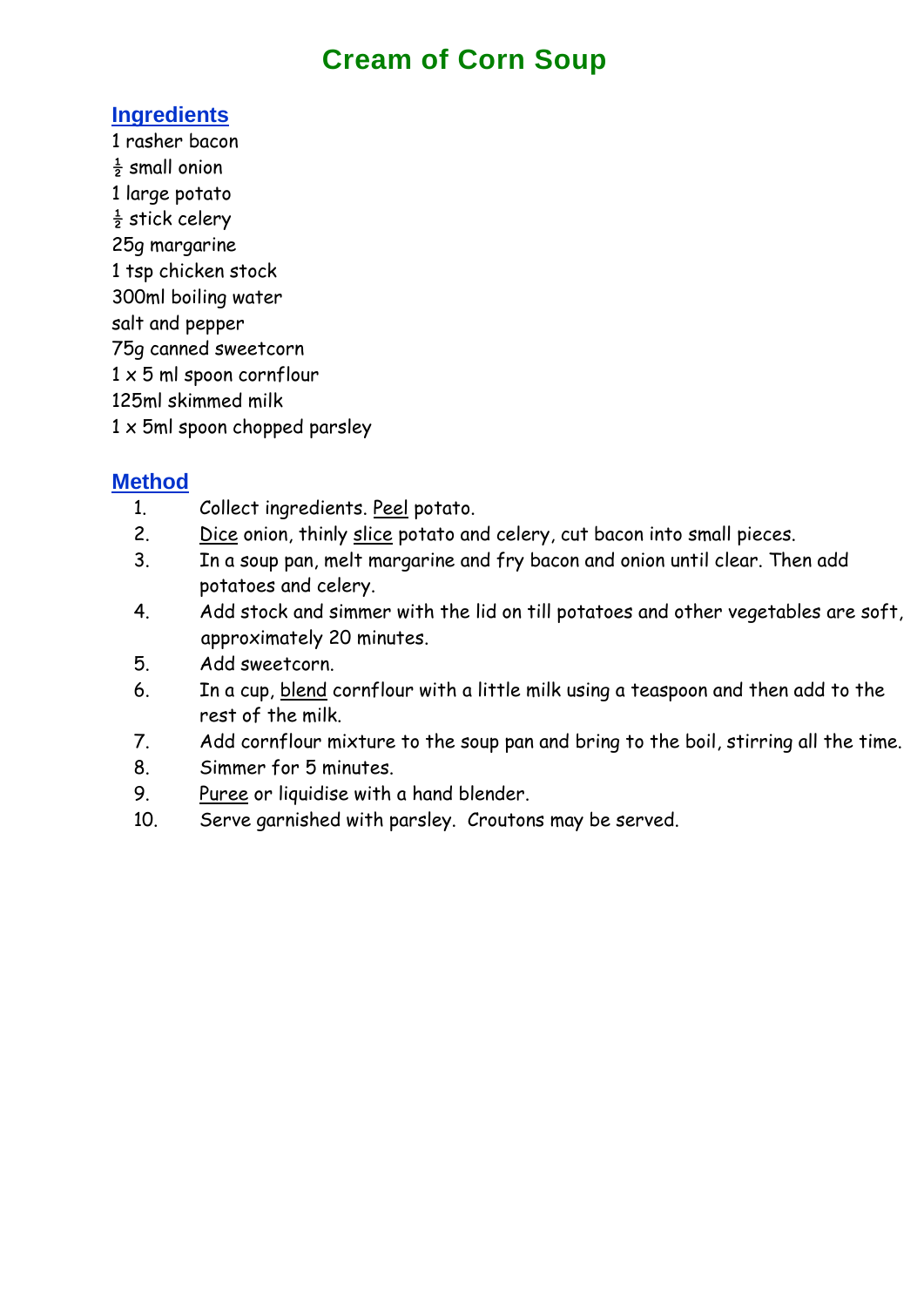## **Pork and pineapple stir-fry**

1 pork steak 1 small can pineapple pieces (in natural juice)  $2 \times 15$  ml spoons tomato ketchup seasoning  $2 \times 15$  ml spoons sunflower oil  $\frac{1}{8}$  small white cabbage 1 large carrot







- 1. Cut the pork into thin strips.
- 2. Wash and shred the cabbage.
- 3. Wash, peel and cut the carrot into thin strips.
- 4. Peel the onion and slice thinly.
- 5. Drain the juice from the pineapple pieces and mix with  $\frac{1}{2}$ tomato ketchup and seasoning.
- 6. Heat the oil in a frying pan or wok and add the pork. Stir-fry until browned.
- 7. Add the cabbage, carrot and onion and stir-fry for 2 minutes.
- 8. Add and stir in the pineapple pieces, juice and ketchup mixture.
- 9. Bring to boil and simmer for 2–3 minutes, until the mixture is reduced by half.
	- 10. Serve with rice or noodles**.**

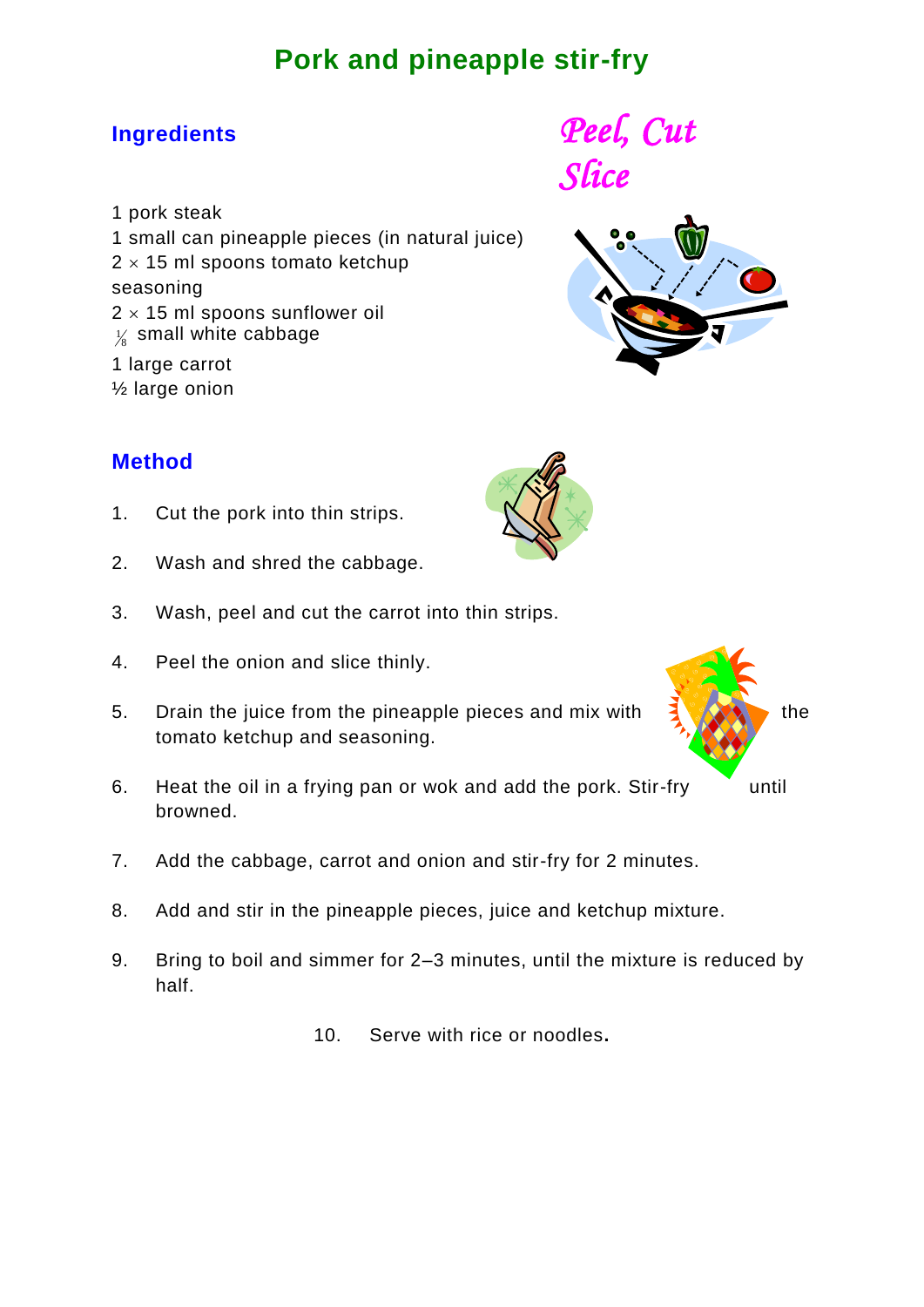## **Spicy apple roll**

#### *Pastry Filling*

50 g margarine 1 cooking apple

# **Ingredients** *Slice, Roll out, Mix*

100 g plain flour 25 g margarine (melted) pinch salt 25 g All Bran cereal  $\frac{1}{2}$  egg  $\frac{2.5 \text{ ml}}{2.5 \text{ ml}}$  spoon mixed spice 25 g margarine 37½ g sugar 37½ g sultanas

**Oven: 220°C/Gas 8 then 190°C/Gas 5 Time: 30–35 minutes**

- 1. Set the oven.
- 2. Rub the margarine into the flour until the mixture resembles fine breadcrumbs.
- 3. Add the egg and salt and make into a smooth dough.
- 4. Roll out to 20 cm  $\times$  15 cm rectangle.



- 5. Wash, peel, core and slice the cooking apple.
- 6. Brush the pastry with the melted margarine.
- 7. Mix the remaining ingredients together and sprinkle over the pastry rectangle.
- 8. Roll up like a swiss roll. Brush the top with melted margarine.
- 9. Bake in the oven for 15 minutes before reducing the oven temperature. Cook for another 15–20 minutes.
	- 11. When golden brown, place on a cooling rack and dredge lightly with icing sugar.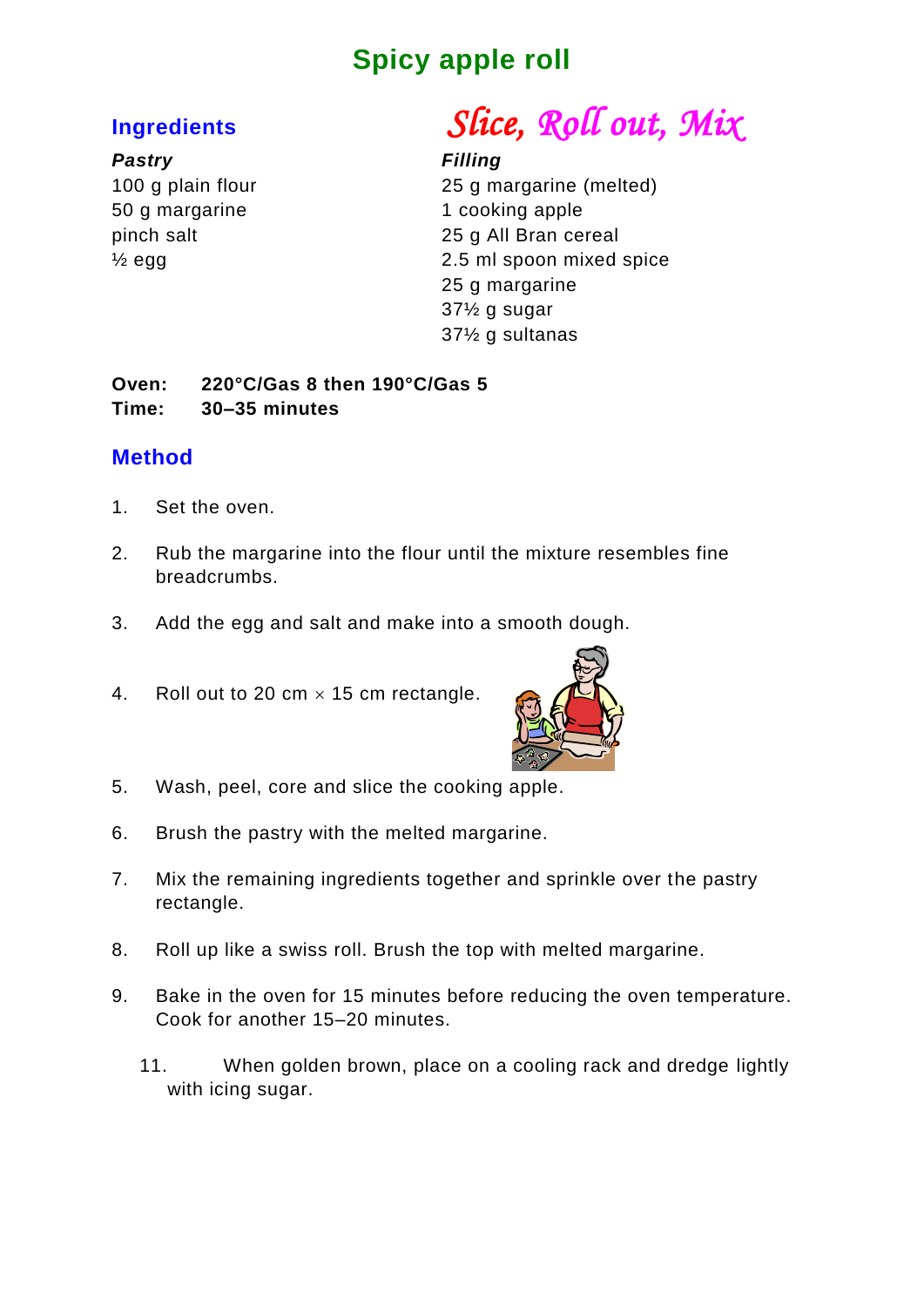#### **Swiss roll**

#### **Ingredients**

2 eggs 50 g self-raising flour 50 g caster sugar  $3 \times 15$  ml spoons jam **Whipping cream for decoration**

**Oven: 220°C/Gas 7 Time: 7–8 minutes**

#### **Method**

- 1. Grease and line swiss roll tin with greaseproof paper and thoroughly grease again.  **Double** sieve the flour.
- 2. Place the eggs and caster sugar into a bowl. Whisk until the mixture is stiff and fluffy.
- 3. FOLD in the flour. Pour mixture into tin, spread out.
- 4. Bake until golden and spongy.
- 5. Tidy up.
- 6. Warm the jam gently in the microwave for 15 seconds.
- 7. Wring out a tea towel in water, spread on the table, cover with greaseproof paper and sprinkle with caster sugar.
- 7. Take the cake out of the oven and turn out at once. Using a sharp knife, trim edges at top and the two long sides (if crisp). Indent the nearest side -1cm from the edge.
- 8. Quickly spread the jam evenly over the cake to within 3 cm of the short edge.
- 9. Roll up quickly and carefully make sure that the seam is underneath.

Dredge with sugar or **pipe cream to decorate.**





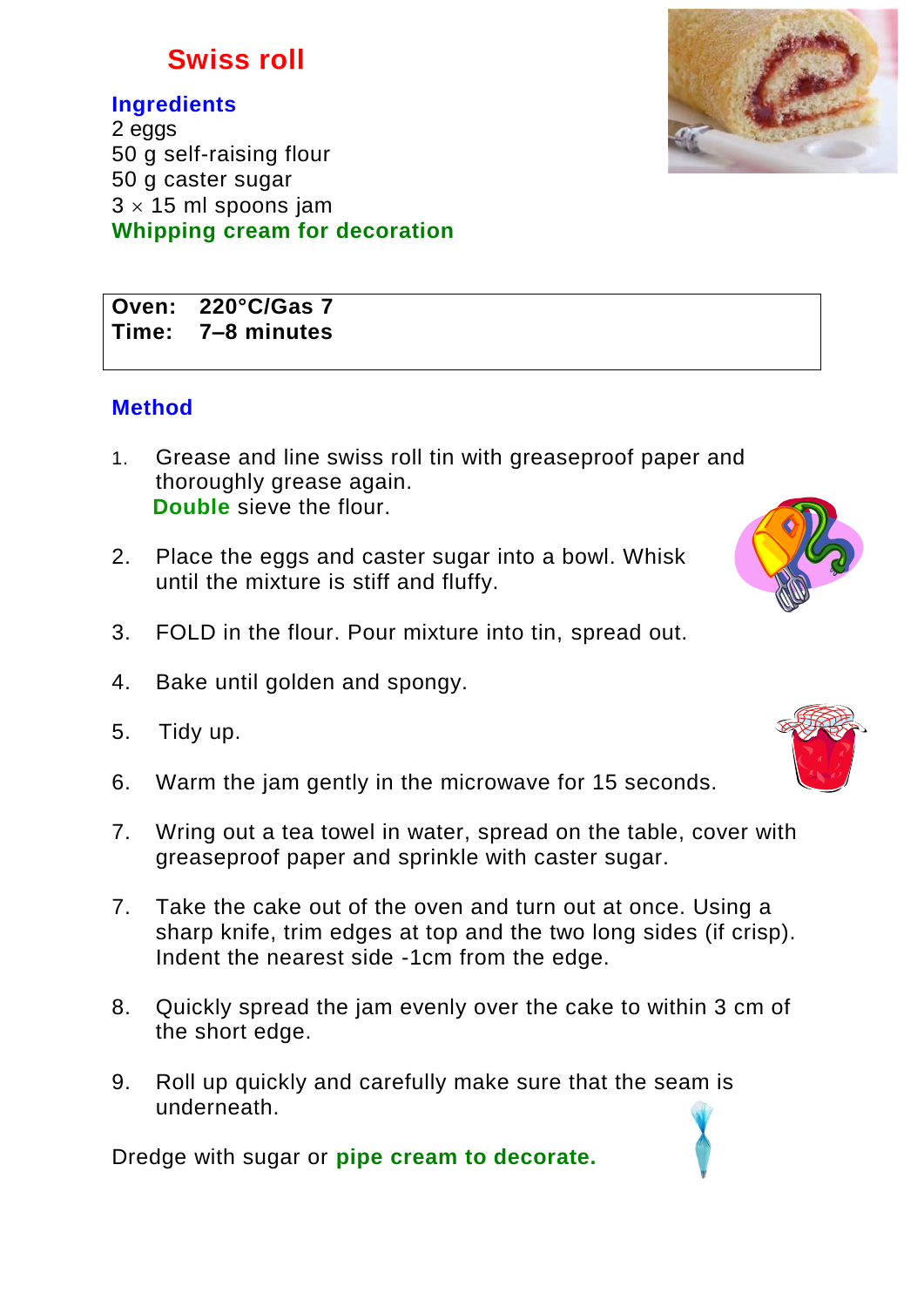# Spiced carrot and lentil soup

#### **Ingredients**

- 1 Garlic clove
- ½ Onion
- $\blacksquare$  5g Coriander
- 300g Carrots
- $\overline{\phantom{a}}$  5g Cumin seeds
- **15ml Vegetable oil**
- 75g Red lentils
- 500ml Vegetable stock
- $-60$ ml Milk
- 10ml Natural yoghurt
- **Small pinch chilli flakes**

- 1) Chop the garlic, onion and coriander and peel and grate the carrots.
- 2) IN a pan, carefully heat the cumin seeds and chilli flakes until they pop.
- 3) Remove half the spice and reserve until later.
- 4) Add the oil to the pan and sweat the onion and garlic without colour.
- 5) Add the carrots, lentils, stock and milk and bring to the boil. Reduce the heat, season and simmer for 15-20 minutes.
- 6) Taste the soup and adjust the seasoning if required- the lentils should be swollen and soft.
- 7) Add the reserved spices and finish with coriander and yoghurt.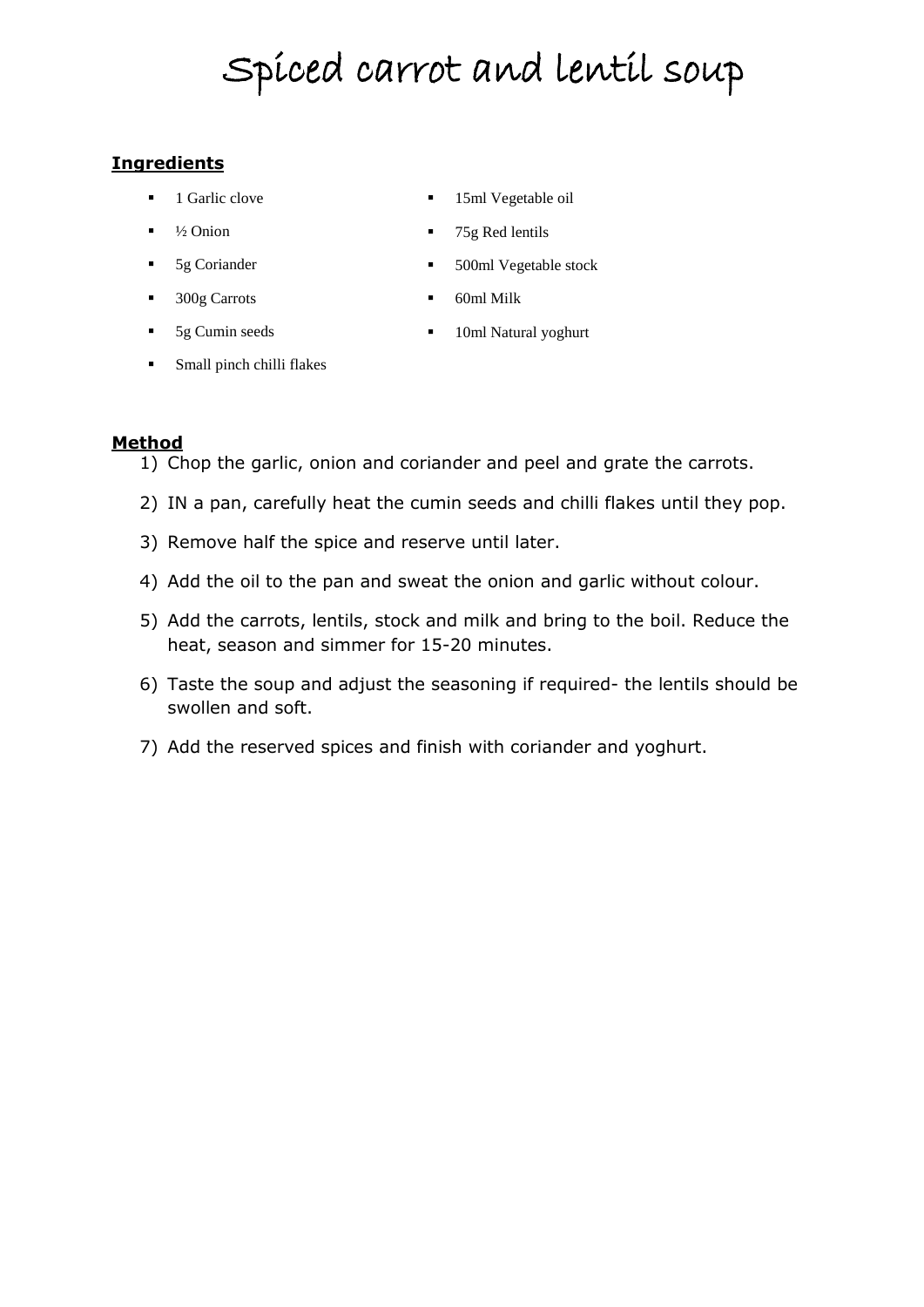#### **Chocolate and walnut biscuits**

#### **Ingredients** *Cream*

37½ g margarine 50 g caster sugar 1 egg drop vanilla essence 90 g self raising flour 25 g chopped walnuts 25 g bran flakes 50 g chocolate chips



**Oven: 190°C/Gas 5 Time: 10–12 minutes**

#### **Method**

1. Set the oven.



- 2. Cream the margarine and sugar together until soft and light.
- 3. Add the egg and vanilla essence and mix well.
- 4. Gradually add the flour, nuts, bran flakes and chocolate chips.

At this stage the mixture should be quite soft.

5. Drop teaspoons of the mixture on to a greased  $\sqrt{1.5}$  baking tray.



- 6. Bake for 10–12 minutes or until crisp and golden brown.
- 7. Allow to cool before removing to a cooling rack.

The finished biscuits can be half dipped in melted chocolate.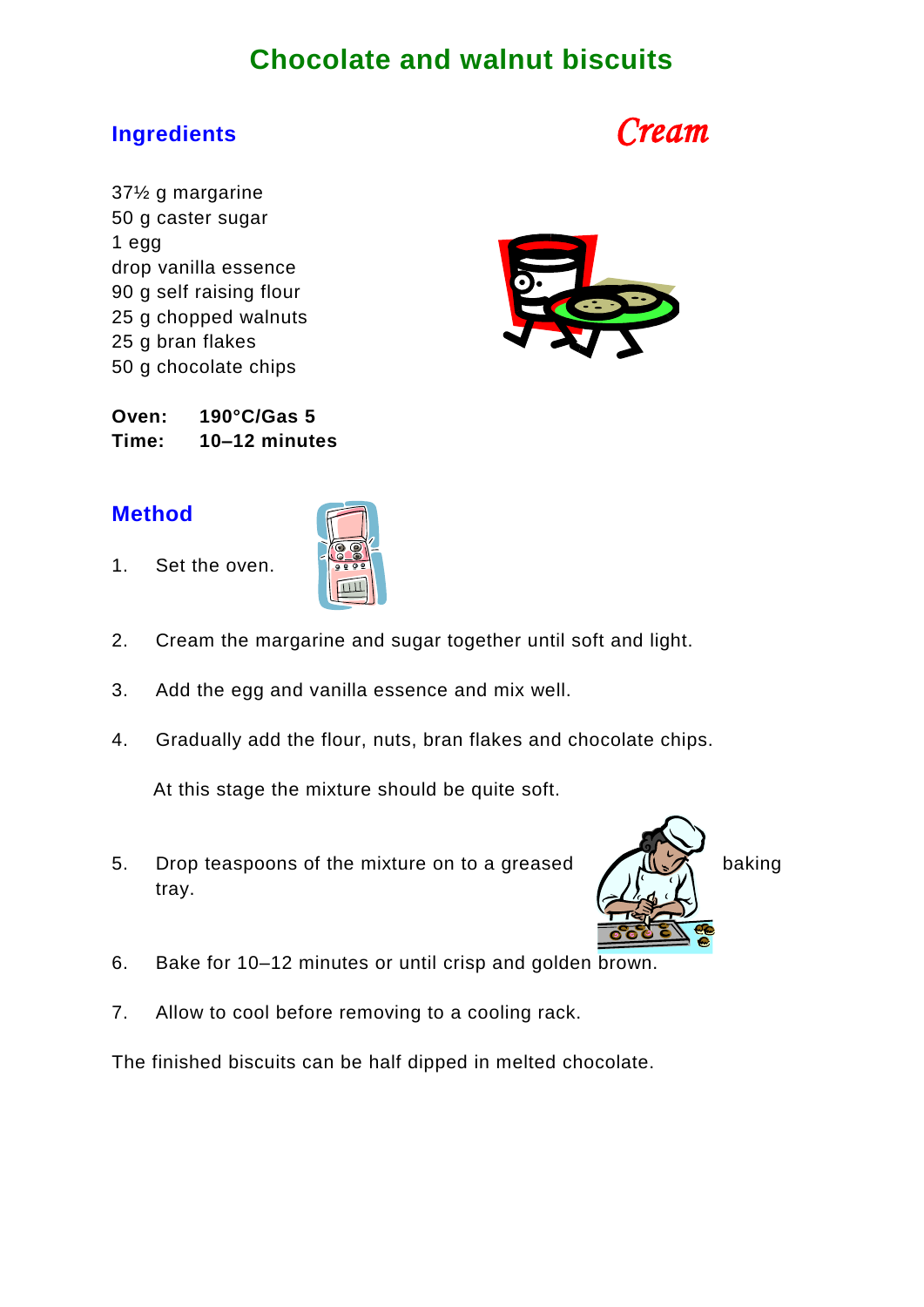## **Curried mince with lentils**

#### **Ingredients** *Peel*

150 g minced beef or lamb 1 onion 1 carrot  $1 \times 15$  ml spoon curry powder/paste  $1 \times 15$  ml spoon tomato ketchup 1 small can chopped tomatoes 50 g split red lentils 200 ml stock seasoning

- 1. Peel and finely chop the onion.
- 2. Wash, peel and chop the carrot.
- 3. Place the mince and onion in a pan and dry fry until browned.
- 4. Add the carrot and curry powder/paste and cook for 1 minute.
- 5. Stir in all the other ingredients.
- 6. Bring to the boil, cover and simmer for 20 minutes.
- 7*.* Serve with crusty bread or a jacket potato.





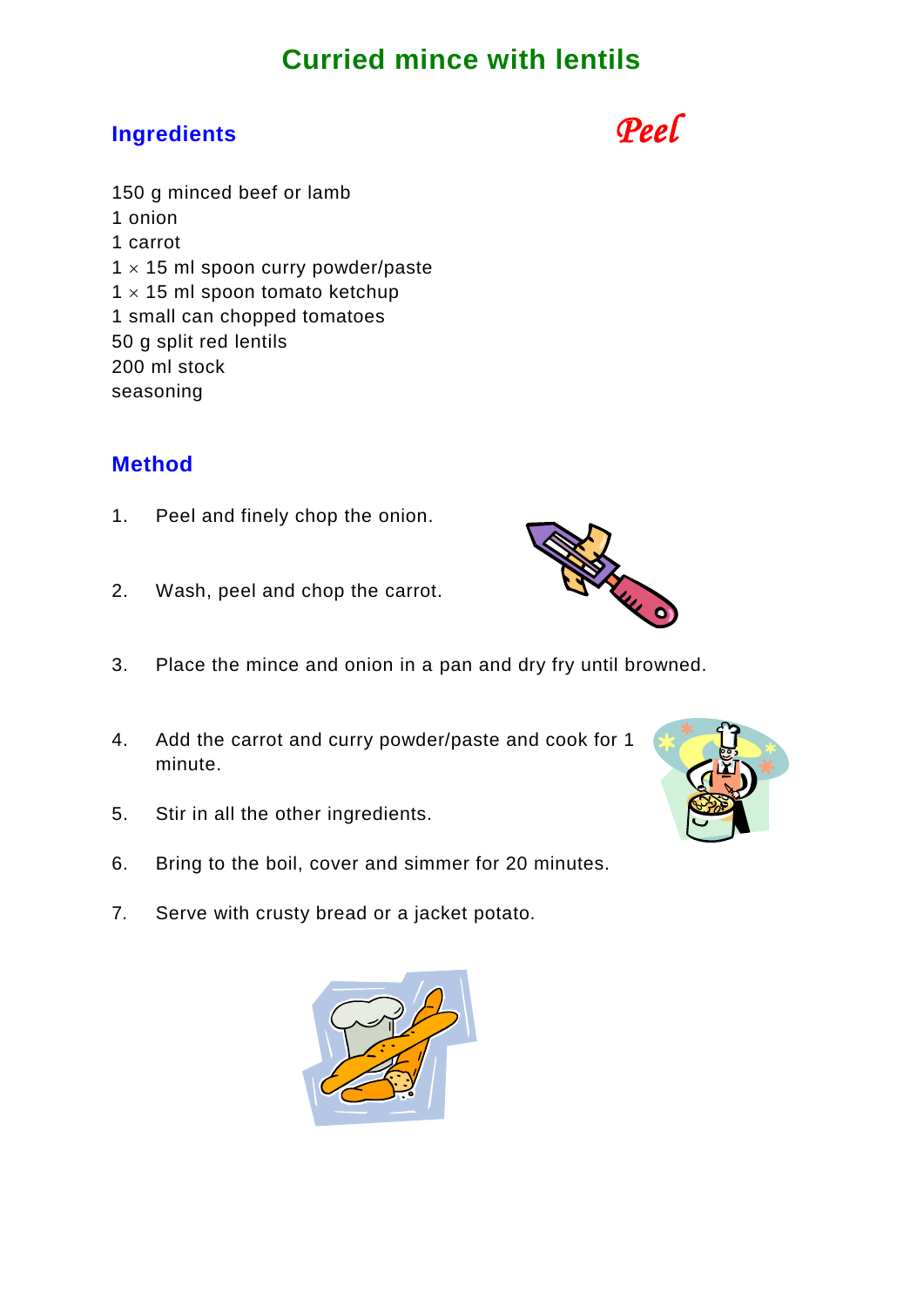#### **Bran and almond shortbread**

#### **Ingredients** *Mix*

90 g wholemeal flour 90 g margarine 37½ g All Bran/bran flakes (crushed) 27½ g caster sugar 25 g chopped almonds

**Oven: 190°C/Gas 5 Time: 15–20 minutes**

#### **Method**

1. Set the oven.



- 2. Rub the margarine into the flour until it resembles fine breadcrumbs.
- 3. Add the remaining ingredients, mixing well until it all sticks together.
- 4. Use cutters to cut out mixture or place the mixture into a 25 cm  $\times$  15 cm tin. Press down well.
- S. Bake until top is golden brown.
- 6. Sprinkle sparingly with caster sugar. If baked in the tin, cut into 10 fingers while still warm.
- 7. Leave in the tin to cool.
- 8. Serve.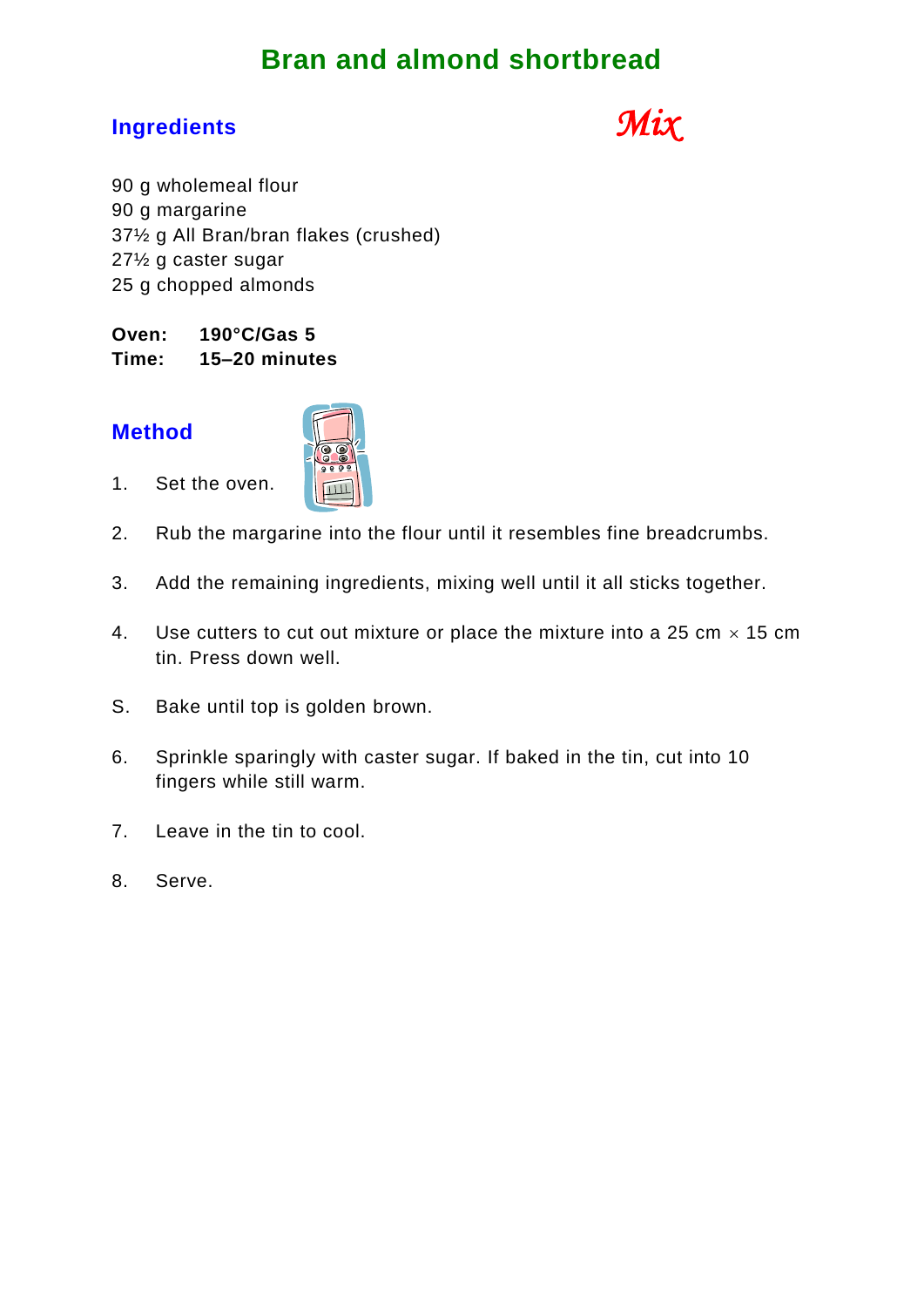## **Cheese and onion flan**

#### **Ingredients**

#### *Pastry*

100 g plain or wholemeal flour or 50 g plain flour and 50 g wholemeal flour 50 g margarine pinch salt  $4 \times 15$  ml spoons water (add more if using wholemeal flour)

#### *Filling*

125 ml milk 2 eggs 50 g cheese 1 onion seasoning parsley and tomato to garnish.

**Oven: 200°C/Gas 6 Time: 15 minutes – baking blind 20–30 minutes with filling**



- 1. Set oven.
- 2. Sieve flour into a large bowl, add margarine, cut up with a knife.
- 3. Rub the margarine into the flour until it resembles fine breadcrumbs.
- 4. Stir in all the water to form a stiff dough. Knead lightly for a few seconds until smooth.
- 5. Roll out to a circle and use to line a flan ring. **Bake** Bake blind.



- 6. Peel and finely chop the onion.
- 7. Grate the cheese.

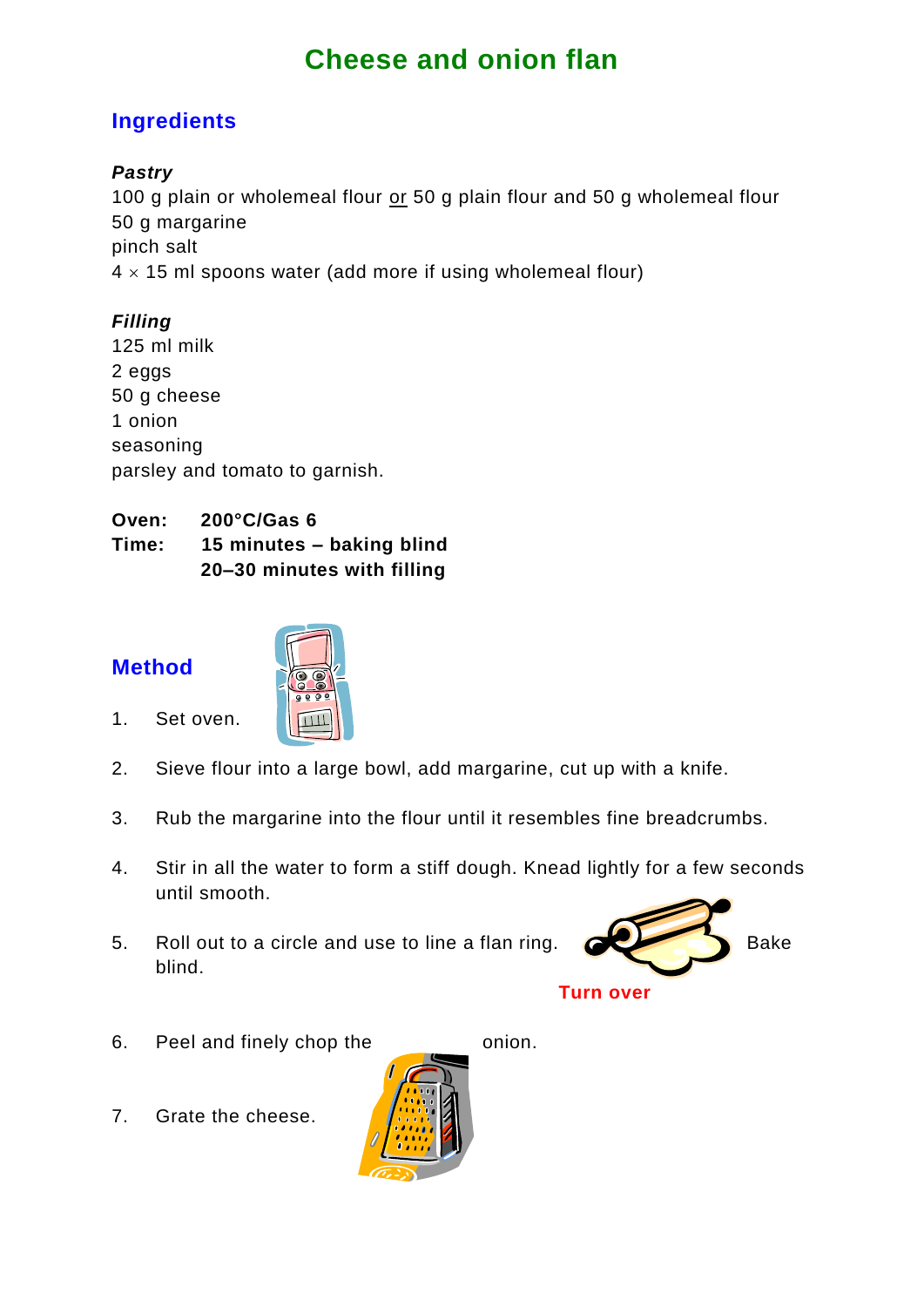- 8. Beat the eggs with a fork in a small bowl. Add milk to the eggs. Add grated cheese and chopped onions to this mixture.
- 9. Season the mixture.
- 10. Pour into the flan case. Bake for 20–30 minutes until set and golden brown.
- 11. Garnish with slices of tomato and sprigs of parsley.
	- 12. Serve.

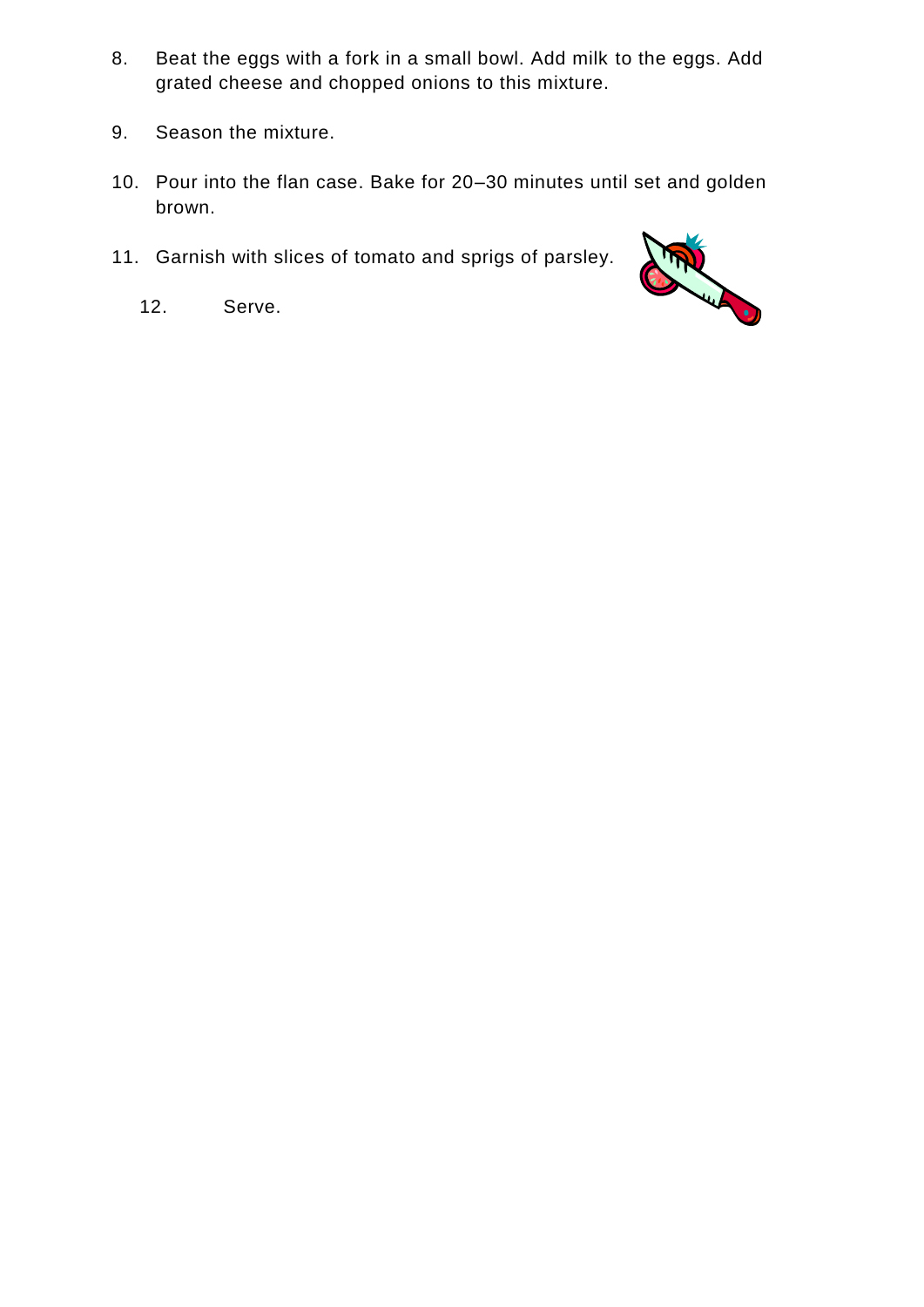#### **Steamed Sponge Pudding**

| <b>Ingredients</b>        | Equipment      |
|---------------------------|----------------|
| 25q plain flour           | sieve          |
| 25g wholemeal flour       | electric whisk |
| 2.5ml spoon baking powder | spatula        |
| 50g caster sugar          | tablespoon     |
| 50g margarine             |                |
| 1 egg                     |                |
| 15ml spoon syrup          |                |
|                           |                |

- 1. Collect all ingredients for the sponge. Sieve the flour and baking powder onto a large plate.
- 2. Quarter fill a large pan with water, place lid on pan and bring to the boil.
- 3. Lightly grease a pudding bowl and put the syrup in the base.
- 4. Cream together the margarine and sugar in a large bowl until light and fluffy. Gradually add the egg beating well between each addition.
- 5. Fold in the flour and baking powder using a tablespoon.
- 6. Place the mixture over the syrup and smooth until level.
- 7. Cover the pudding bowl with greaseproof paper.
- 8. Gently lower the pudding bowl into the boiling water, ensuring that the water only comes half way up the side of the bowl.
- 9. Bring the water back to the boil, lower the heat and steam for an hour.
- 10. Test for readiness.
- 11. Turn into a warmed plate and serve while hot.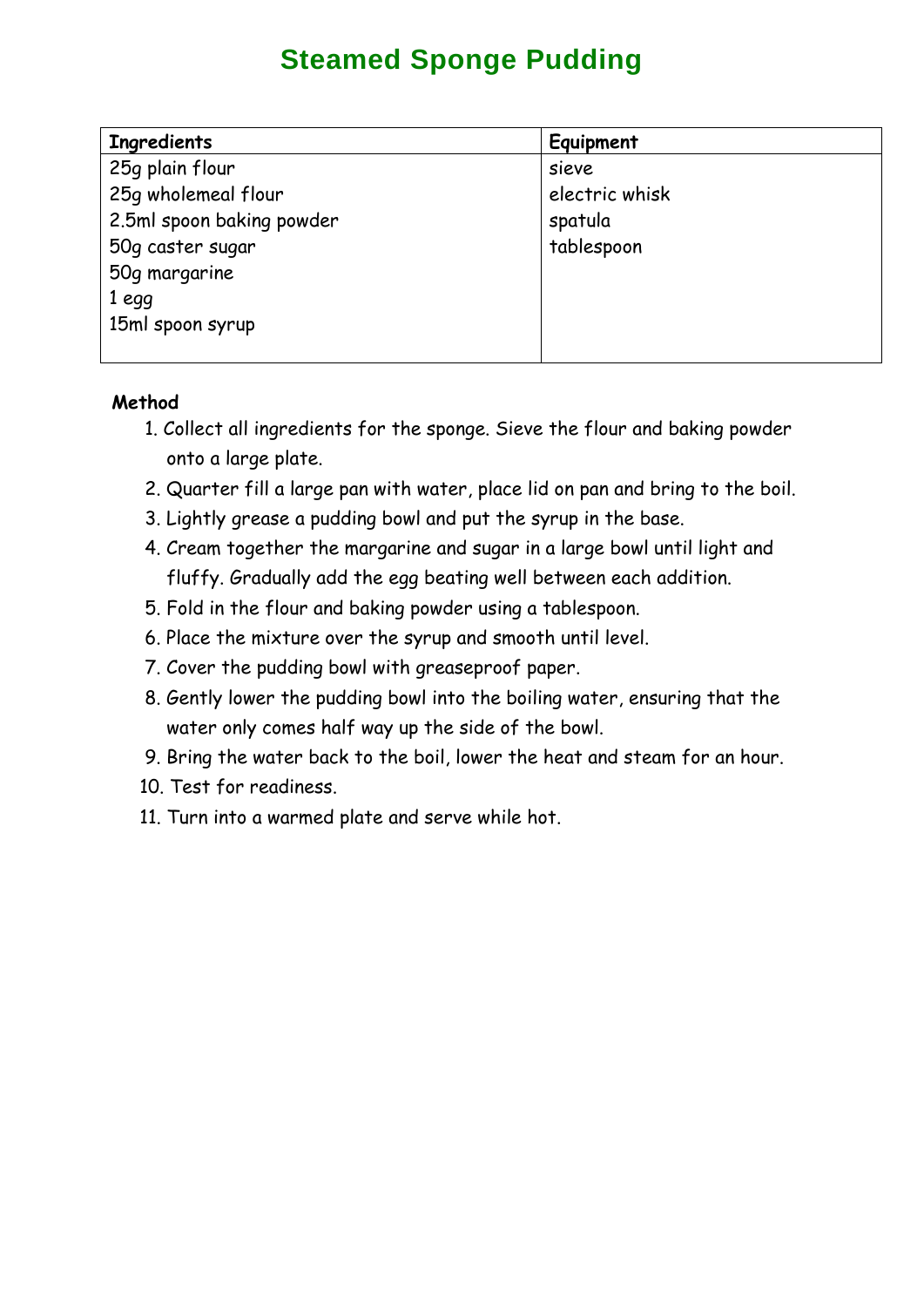## **Kedgeree**

#### **Ingredients** *Cut*

1 smoked haddock (100 g) 100 g long grain brown rice 1 egg 25 g margarine 25 g cooked peas parsley to garnish

- 1. Place the egg in a pan of cold water. Bring to the boil and boil for 10 minutes. Allow to cool in cold water before removing the shell.
- 2. Poach the fish gently in a little water until the  $\sim$  fish flakes easily (10–15 minutes).



- 3. Drain and flake the fish.
- 4. Wash the rice under cold water. Add to a large pan of boiling water and cook for 20–25 minutes or until soft.
- 5. Melt the margarine in a pan and add the rice, flaked fish and cooked peas. Stir carefully to heat through.
- 6. Spoon the mixture into a warm serving dish.
- 7. Cut the boiled egg into wedges. And garnish the dish with the egg and parsley.
- 8. Serve.



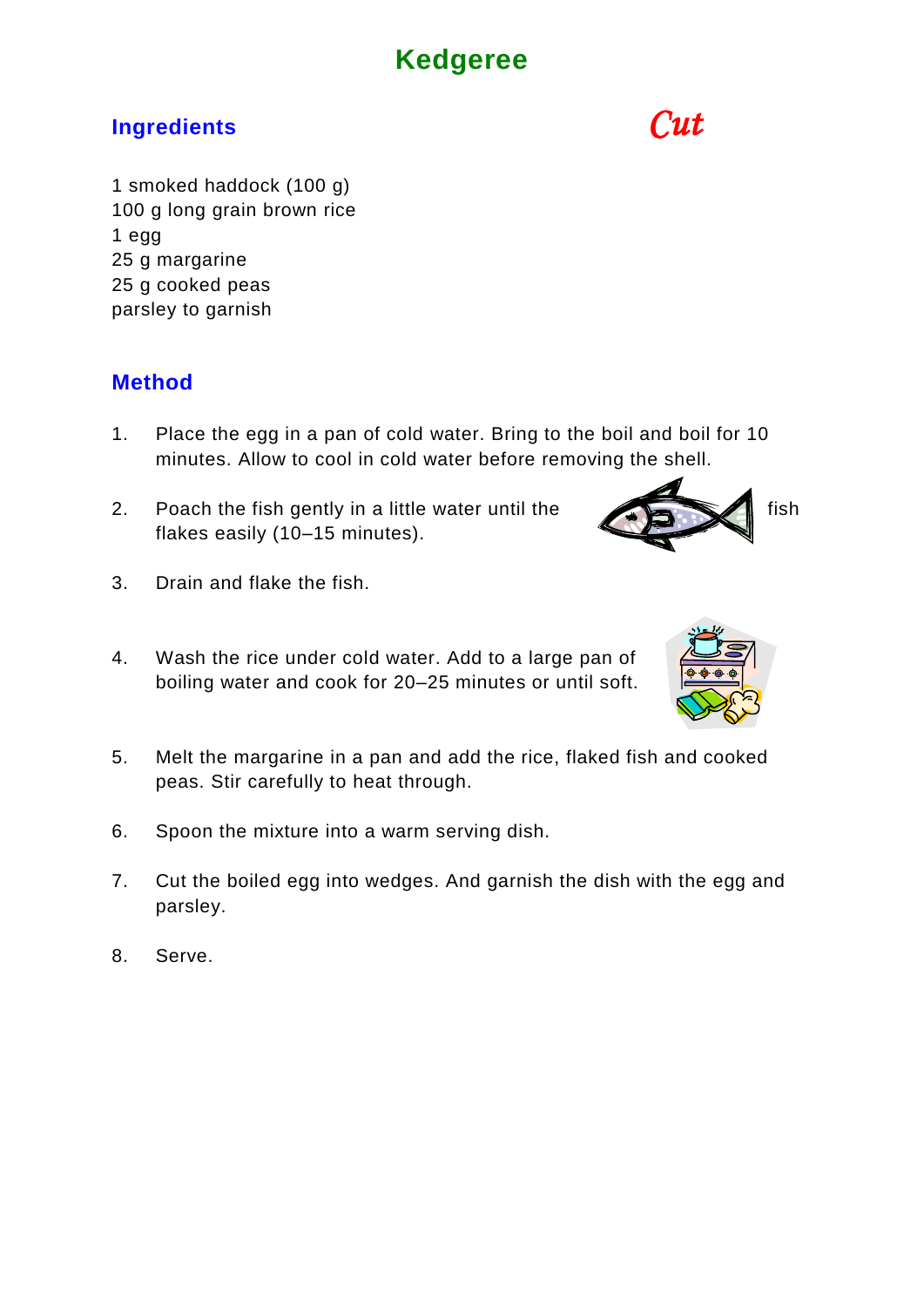#### **Malay Style Chicken**

#### **Ingredients**

50g rice 1 x 10ml spoon cooking oil  $1 \times 5$ ml spoon cumin 1 x 5ml coriander 1 x 5ml turmeric 1 onion peeled and sliced  $\frac{1}{2}$  green or red pepper seeded and chopped 1 chicken breast 50g cream coconut 125ml chicken stock cube 2 pineapple rings

| <b>Preparation Time:</b> | Oven Temperature:  |
|--------------------------|--------------------|
| <b>Cooking Time:</b>     | Servings/portions: |

- 1. Half fill pan with water. Bring to boil
- 2. Add rice and cook for 10 15 minutes
- 3. Prepare chicken (chop into bite size pieces)
- 4. Chop and slice onion and pepper
- 5. Crush garlic
- 6. Heat the cooking oil in a heavy based pan and stir fry the spices for  $\frac{1}{2}$ minute
- 7. Add the onion, pepper, garlic and chicken and stir fry for a further 2 3 minutes, until the chicken is well sealed.
- 8. Add all the remaining ingredients and bring to the boil.
- 9. Simmer uncovered for 20 30 minutes, until chicken is cooked through
- 10. Drain rice when cooked and serve neatly with chicken sauce in centre
- 11. Decorate with chopped parsley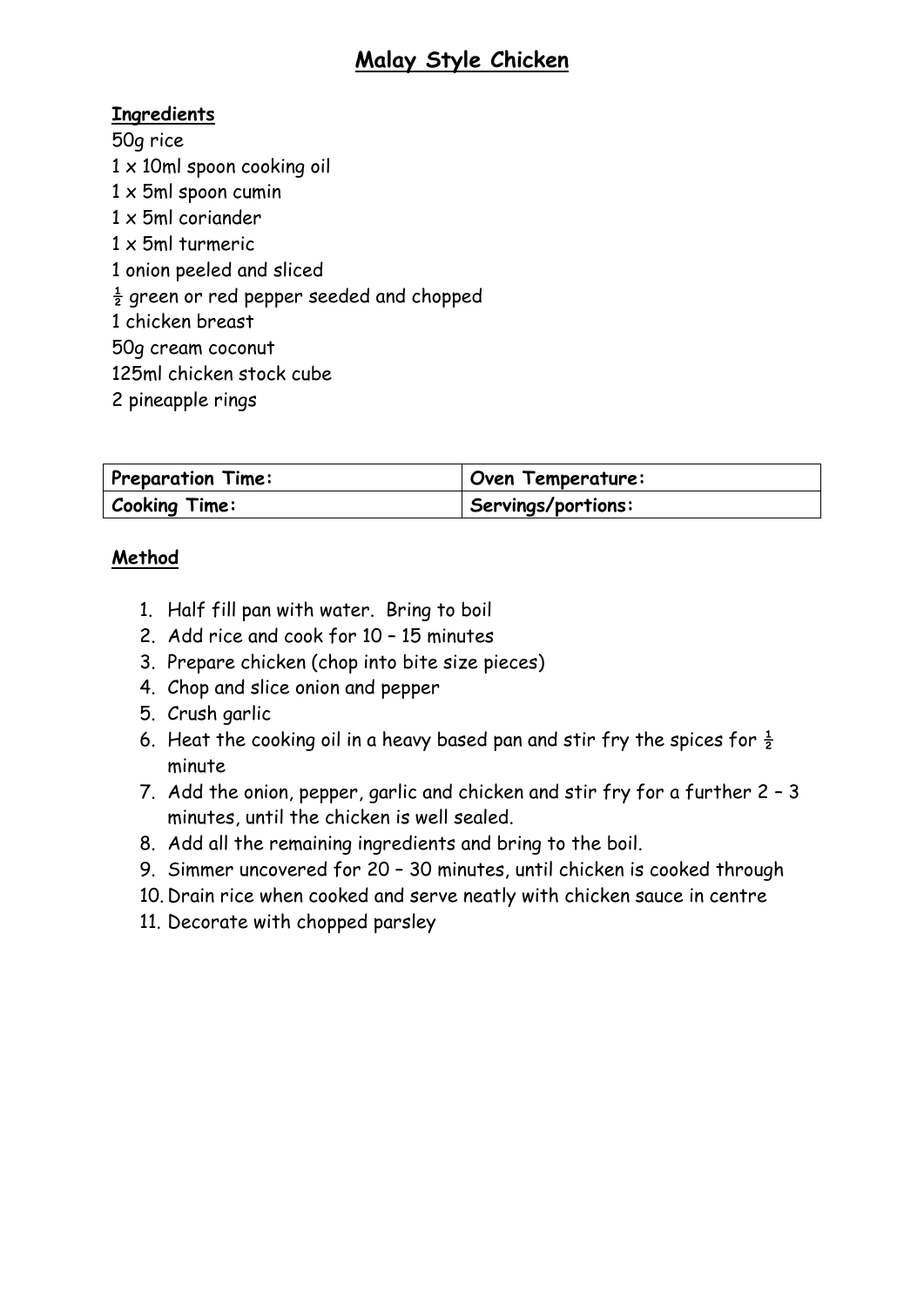#### **Bran cheese straws**

#### **Ingredients** *Grate*

50 g margarine 50 g self-raising flour 50 g All Bran cereal – crushed pinch salt 1.25 ml spoon cayenne pepper 75g cheese – grated 2 x 15 ml spoons water

**Oven: 180°C/Gas 4 Time: 20 minutes**

- 1. Rub the margarine into the flour until it resembles fine breadcrumbs.
- 2. Add the All Bran cereal, salt, cayenne pepper and the grated cheese. Mix well together.
- 3. Add the water and mix to form a dough.
- 4. Knead lightly and roll out thinly.
- 5. Cut into fingers measuring 1 cm wide by 10 cm long.
- 6. Place on a well-greased baking tray and bake for  $\| \cdot \|$  about 20 minutes or until brown.
- 7. Leave to cool on the baking tray.